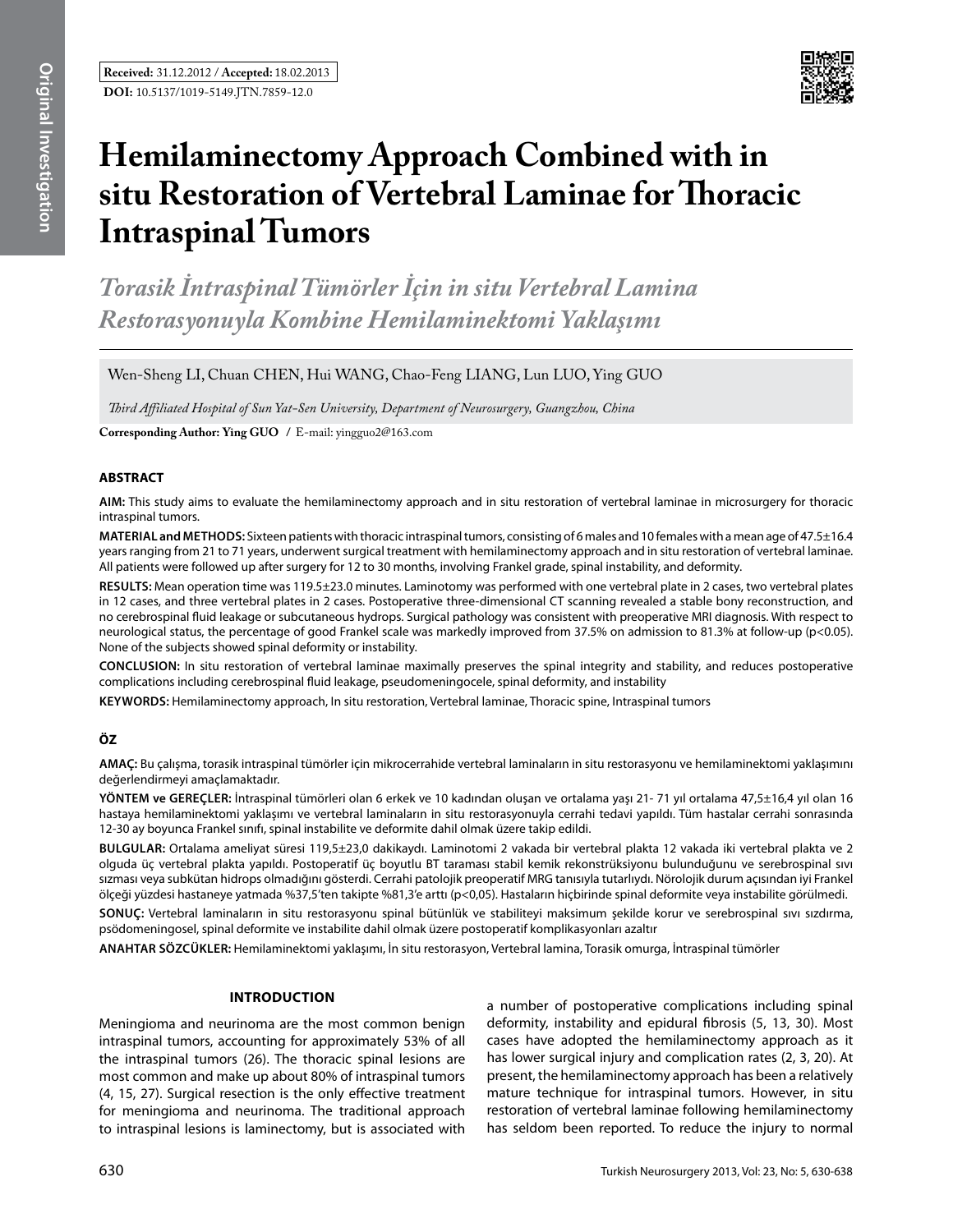spinal structure and spinal stability, and to maximally recover the normal physiological functions of the spine, we proposed the operative method of hemilaminectomy and in situ restoration of vertebral laminae for intraspinal tumors (Figures 1A,B, 2). In this study, we treated 16 subjects with thoracic intraspinal tumors, who underwent the less invasive approach, with good preservation of anatomical and physiological spinal functions and less postoperative complications.

# **Materials and Methods**

## *Clinical Information*

Between August 2009 and May 2011, 16 consecutive patients (6 males and 10 females with a mean age of  $47.5 \pm 16.4$  years ranging from 21 to 71 years) underwent hemilaminectomy and in situ restoration of vertebral laminae for intraspinal tumors. Preoperative symptoms included unilateral motor disturbance in 10 cases, bilateral motor disturbance in 1 case, unilateral extremity sensory disturbance in 6 cases and lower extremity pain in 7 cases. Neurological status on admission evaluated by Frankel grade classification (14) was shown in Table I. There were 1 case of Grade A, 2 cases of Grade B, 7 cases of Grade C and 5 cases of Grade D and 1 case of Grade E on admission. Mean disease duration was 25.3±16.9 months, ranging from 2 to 60 months.

# *Neurological Imaging*

Preoperative MRI revealed intradural extramedullary tumors in all cases. Main tumorous parts were located in the ventral spinal cord in 2 cases, dorsal spinal cord in 3 cases, and on the left side of the spinal cord in 5 cases, right side in 6 cases. There were 10 cases of meningioma with typical dural tail sign in 9 cases, and 6 cases of neurilemmoma. These tumors spanned across one vertebral body in 8 cases, two vertebral bodies in 7 cases, three vertebral bodies in 1 case. Maximal axial diameter ranged from 0.8 to 1.6 cm (mean 1.27±0.23 cm) (Table I).

#### *Procedure of Surgical Intervention*

1) Microscopic neurosurgical operations were performed in the prone position under general anesthesia. All of the patients in our study were given an adequate preoperative informed consent including possible unknown complication rates. Skin incision was determined according to preoperative MRI and interspinous ligament puncture location. A median vertical incision was performed and the skin and subcutaneous tissues were incised. Along the lateral border of spinous processes, paravertebral muscles were separated for a full exposure of vertebral laminae on the affected side. To avoid damage to facet joints, exfoliation of the muscle and periosteum from spinous processes and vertebral laminae should not exceed the medial border of the articular process (Figure 3A).

2) After exposure of vertebral laminae on the lesion side, the number of incised vertebral laminae was determined according to tumor size for full exposure of the upper and lower pole of the tumor. The range of vertebral laminae



**Figure 1:** Schematic diagram of in situ restoration of vertebral laminae: **A)** excised vertebral lamina; **B)** in situ restoration of vertebral lamina.



**Figure 2:** Postoperative thoracic posteroanterior radiography showed good fixation and restoration of the vertebral lamina.

resection did not exceed the costotransverse joint on the lateral side and reached the base of the spinous process on the medial side. If necessary, parts of the spinous process and ligamentum flavum could be removed for wider surgical vision of dural sac (Figure 3B).

3) The tumor was excised in en bloc or piecemeal resection according to the size and blood supply. Small-size tumors were removed with en bloc resection (Figure 3C, 3D). Large tumors on the ventral or ventrolateralspinal side, or grown around the nerve roots, were removed in piecemeal resection. With bipolar electrocoagulation, the attachment point of the tumor was repeatedly cauterized and cauterization range was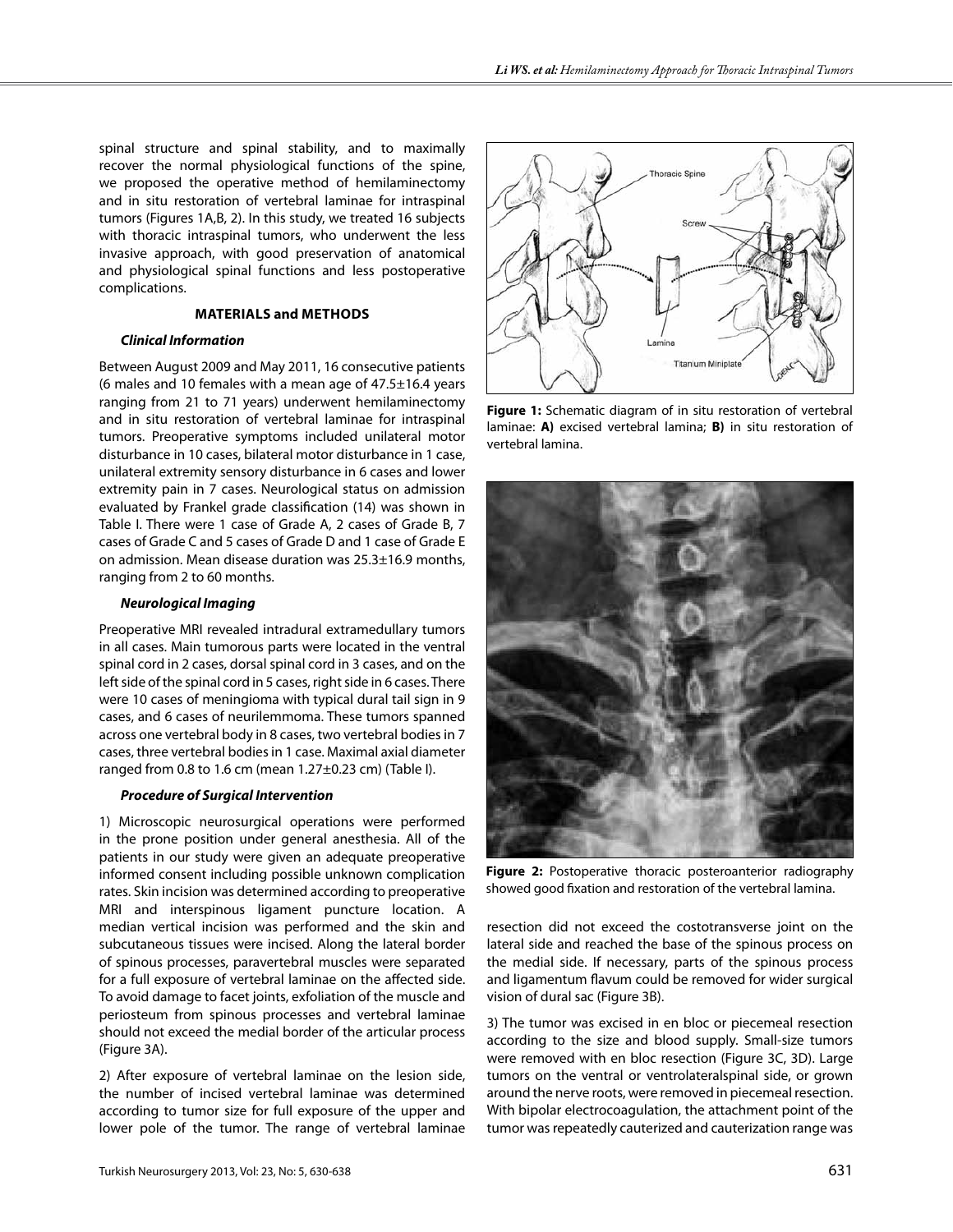expanded to avoid recurrence. The dura on the attachment site was removed together with the tumor when the tumor was located on the ventral or ventrolateralspinal sides. Defect sites of the dura were repaired with an artificial dura. The dura was sutured in a water-tight fashion to avoid cerebrospinal fluid leakage (Figure 3E).

(4) The excised vertebral laminae were fixed in situ with titanium miniplates and nails with gelfoam cushion on the dura, trying to avoid spinal stenosis (Figure 3F).

# *Follow Up*

All patients were followed up after surgery for 12 to 30 months (mean 19.7±5.4 months) by nurses, involving Frankel grade, spinal instability and deformity evaluated by threedimensional reconstruction with a 320-row CT scanner.

# *Statistical Analysis*

The percentage of good Frankel grade (the ratio of the

number of subjects with D+E grade to all) was analyzed with Fisher's exact test.

## **Results**

#### *Surgical Results*

In our study, all the 16 cases with thoracic intraspinal tumors had radical tumor resection and in situ restoration of vertebral laminae. Mean operation time was 119.5±23.0 minutes ranging from 72 to 155 minutes. There were no cases of intraoperative blood transfusion or autotransfusion. The average hemoglobin drop after surgery was 1.47±0.38 g/L in the range of 0.9 to 2.1 g/L. Laminotomy was performed with one vertebral plate in 2 cases, two vertebral plates in 12 cases, and three vertebral plates in 2 cases (Table II).

# *Postoperative Images and Pathologic Diagnosis*

Postoperative three-dimensional CT scanning with a 320 row CT scanner revealed good fixation of vertebral laminae,

| Case<br>No.    | Age<br>(yrs) | <b>Sex</b> | <b>Symptom</b>                          | <b>Duration</b><br>(m) | <b>Frankel</b><br>grade | <b>Diameter</b><br>in axis (cm) | <b>Level of</b><br>tumor | <b>Location</b><br>of tumor | <b>Follow</b><br>Up(m) |
|----------------|--------------|------------|-----------------------------------------|------------------------|-------------------------|---------------------------------|--------------------------|-----------------------------|------------------------|
| $\mathbf{1}$   | 45           | M          | motor and sensory<br>disturbance        | 16                     | $\sf B$                 | 1.3                             | $T5-6$                   | left                        | 25                     |
| $\overline{2}$ | 28           | F.         | radiating pain                          | 23                     | E                       | 1.0                             | T1                       | right                       | 18                     |
| 3              | 21           | F          | motor disturbance                       | 5                      | D                       | 1.1                             | $T11-12$                 | dorsal                      | 28                     |
| $\overline{4}$ | 33           | F.         | sensory disturbance                     | $\overline{2}$         | D                       | 1.3                             | T <sub>7</sub>           | right                       | 19                     |
| 5              | 37           | M          | motor disturbance and<br>radiating pain | 6                      | $\mathsf{C}$            | 1.5                             | T <sub>8</sub>           | right                       | 12                     |
| 6              | 58           | F          | motor disturbance                       | 17                     | $\mathsf{C}$            | 1.4                             | T <sub>6</sub>           | right                       | 18                     |
| $\overline{7}$ | 66           | M          | motor disturbance and<br>radiating pain | 39                     | B                       | 0.8                             | $T3-4$                   | left                        | 24                     |
| 8              | 54           | M          | motor and sensory<br>disturbance        | 27                     | $\mathsf{C}$            | 1.5                             | T <sub>6</sub>           | right                       | 13                     |
| 9              | 62           | F.         | sensory disturbance                     | 42                     | D                       | 0.9                             | T <sub>5</sub>           | dorsal                      | 21                     |
| 10             | 69           | F          | motor disturbance<br>radiating pain     | 35                     | $\mathsf{C}$            | 1.2                             | $T7-8$                   | ventral                     | 12                     |
| 11             | 71           | F.         | motor disturbance                       | 60                     | A                       | 1.6                             | $T9-11$                  | left                        | 22                     |
| 12             | 25           | M          | motor disturbance and<br>radiating pain | $\overline{7}$         | $\mathsf{C}$            | 1.4                             | T11                      | left                        | 17                     |
| 13             | 39           | F.         | sensory disturbance                     | 19                     | D                       | 1.2                             | $T6-7$                   | right                       | 14                     |
| 14             | 44           | F          | motor disturbance and<br>radiating pain | 49                     | $\mathsf C$             | 1.4                             | T <sub>7</sub>           | ventral                     | 20                     |
| 15             | 43           | M          | sensory disturbance                     | 23                     | $\mathsf{C}$            | 1.5                             | $T4-5$                   | left                        | 22                     |
| 16             | 65           | F          | motor disturbance and<br>radiating pain | 34                     | D                       | 1.2                             | $T7-8$                   | dorsal                      | 30                     |
| Ave.           | 47.5         |            |                                         | 25.3                   |                         | 1.27                            |                          |                             | 19.7                   |
| S.D.           | 16.4         |            |                                         | 16.9                   |                         | 0.23                            |                          |                             | 5.4                    |

*No, number; F, female; M, male; yrs, years; T, thoracic; m, months; cm, centimeters.*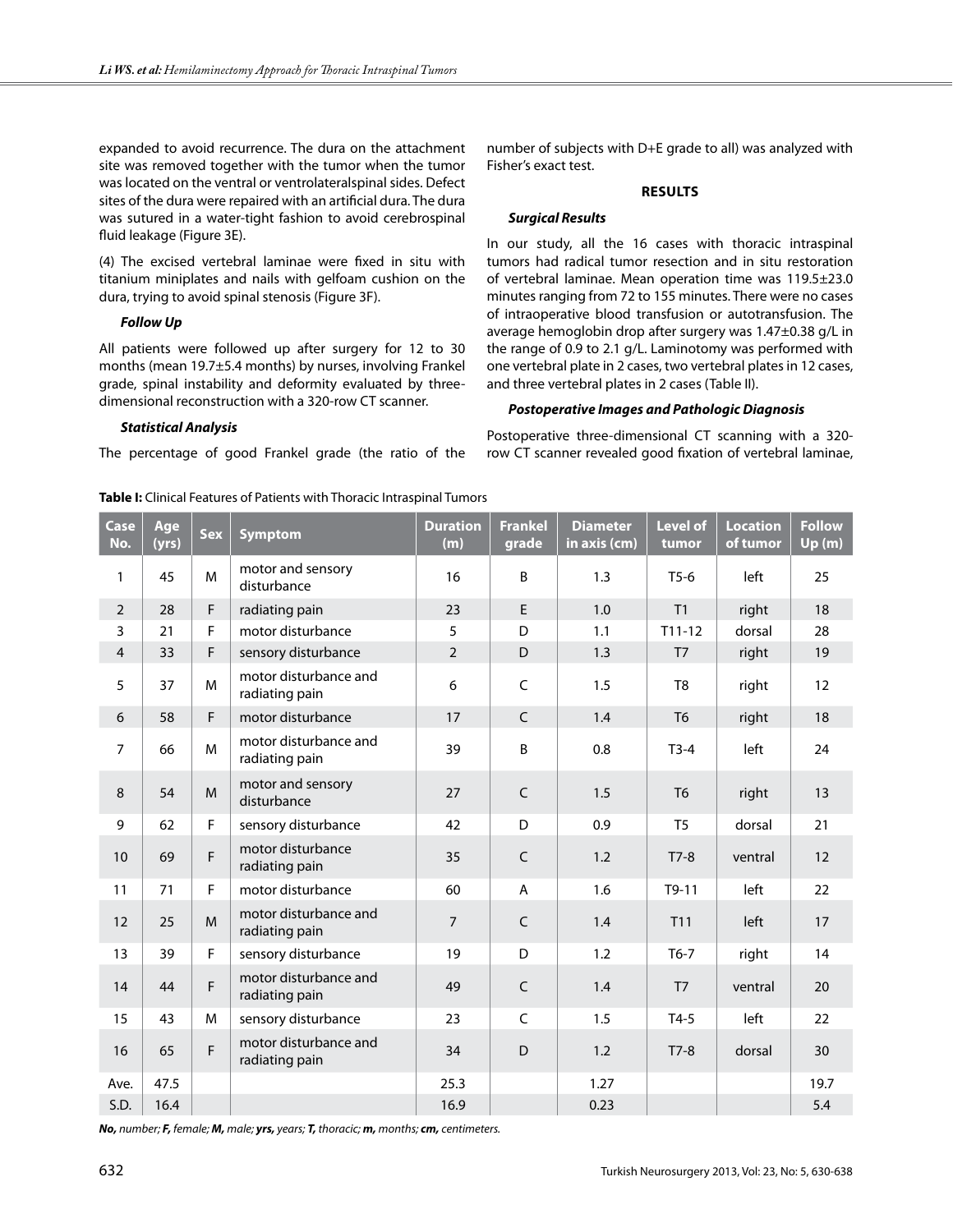no spinal stenosis or facet joint injury. There were no cases of cerebrospinal fluid leakage or subcutaneous hydrops. No residual tumor was observed in postoperative MRI (Figure 4A-D). Surgical pathology confirmed 10 cases of meningioma and 6 cases of neurilemmoma, consistent with preoperative MRI diagnosis (Table II).

## *Changes in Neurological Status*

Neurological statuses on admission and at follow-up were evaluated by Frankel grade classification to evaluate the improvement in neurological function (Table III). Most patients had a better Frankel grade at follow-up. The percentage of good Frankel scale was markedly improved from 37.5% on admission to 81.3% at follow-up ( $p$ <0.05). Postoperative three-dimensional CT reconstruction images revealed gradual bone fusion of vertebral laminae without spinal deformity or instability (Figure 5). In addition, the cost of the additional intervention may lead to an increase of hospital charges about 20%.

# **Discussion**

In 1983, Denis firstly described the three-column model concept of the spine for the explanation of instability of

spinal trauma. Biomechanical and pathomechanical studies demonstrated that intact middle and posterior column structures were very critical to spinal stability (21). In traditional laminectomy, the anatomical structures removed usually include the spinous process, vertebral laminae, part of the facet complex, interspinous and supraspinous ligaments, and ligamentum flavum. It may result in gradually-increasing instability or deformity of the spine (10, 16, 18). In children, the incidence of spinal deformity after laminectomy is up to 88% with 27% to 60% of subjects receiving a second fusion operation (29). To reduce postoperative complications, less invasive procedures such as hemilaminectomy have been developed and disseminated in clinical practice (12, 21, 22).

# *Application of Hemilaminectomy Approach*

The intradural extramedullary tumors located dorsal-laterally, ventral-laterally, laterally, and even ventrally, especially in patients with spinal neurinoma and meningioma could be removed via hemilaminectomy (1, 6, 8, 25). But with a limited bone window, a proper size of the tumor is required for hemilaminectomy. According to our surgical experience, tumors less than 2 cm in diameter and confined within 2 to 3 vertebral bodies could usually be removed via



**Figure 3: A)** Exposed thoracic vertebral laminae during surgery; **B)** Two segments of vertebral laminae were excised without injury to the articular process, and the interspinous ligament with methylene blue staining were exposed; **C)** The dura was sutured in a watertight fashion after radical tumor resection, without postoperative cerebrospinal fluid leakage; **D)** The excised vertebral laminae were fixed in situ with titanium miniplates and nails.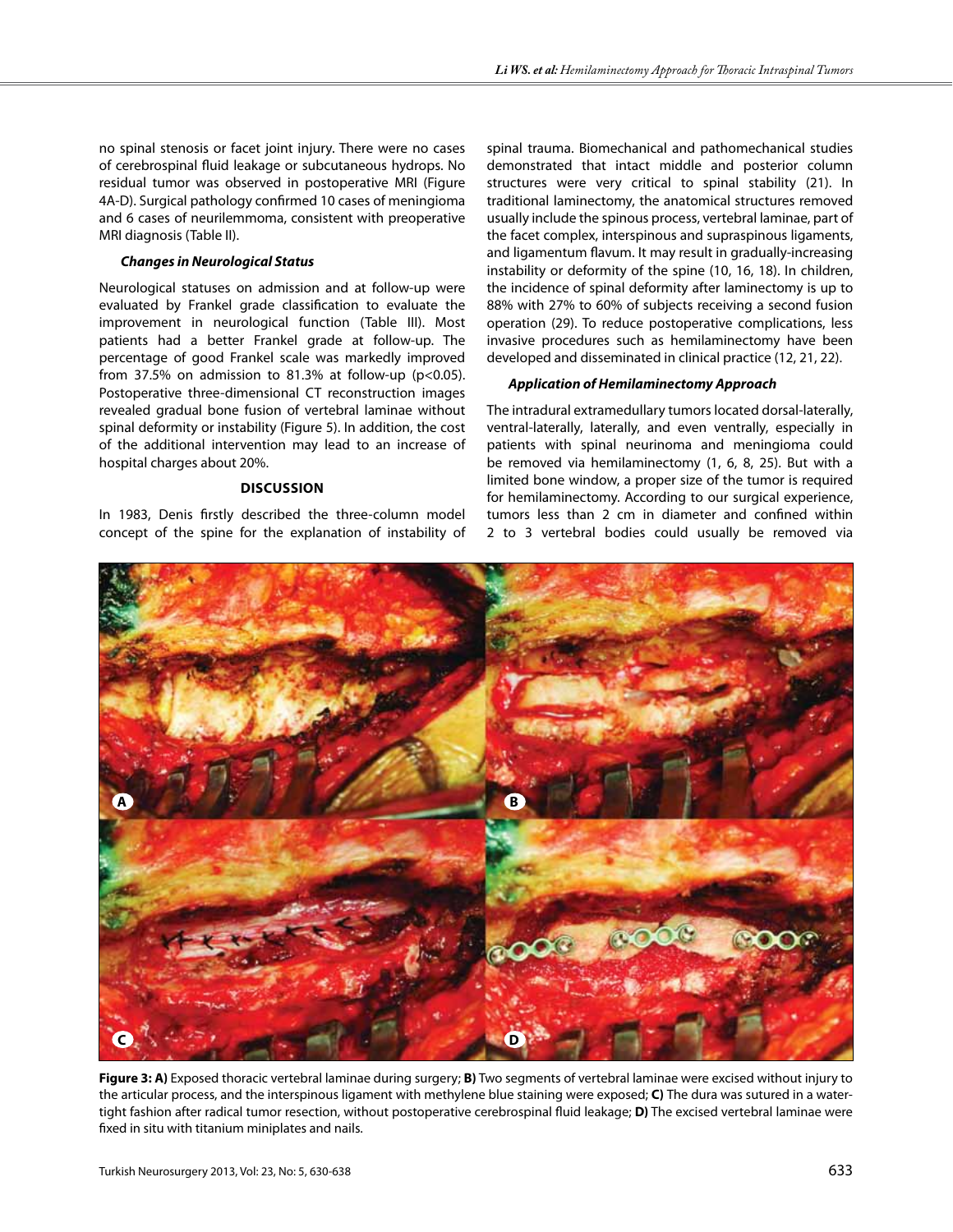hemilaminectomy. If the tumor occupies less than 1/3 of the spinal canal space, hemilaminectomy could be routinely used with a bone window from the medial border of the articular process on the lateral side to the base of the spinous process on the medial side (28). If the tumor occupies 1/3 to 1/2 of the spinal canal space, parts of the base of the spinous process should be removed for wider surgical vision. If the tumor occupies more than half of the spinal canal space, the base of the spinous process and interspinous ligaments should be removed with a wider range (7, 11). For dumbbell tumor involving intervertebral foramen, not appearing in our study, it was reported that hemilaminectomy could also be performed with resection of parts of the articular process (23).

# *Applicability of Hemilaminectomy Approach for Benign Thoracic Intraspinal Tumors*

Meningioma and neurilemmoma are benign intradural extramedullary spinal tumors, commonly found in the thoracic spinal canal (25). The thoracic spinal canal has its own characteristics. The cervical spinal canal is widest, followed by the lumbar canal. The thoracic spinal canal is narrowest, and the hemilaminar exposure is most limited for the influence of ribs and costotransverse joints. Therefore, it is more difficult to implement treatment with hemilaminectomy approach and in situ restoration of vertebral laminae in the thoracic spinal canal, which has seldom been reported in the world. Bur for the narrow thoracic spinal canal, symptoms and signs of spinal cord compression appear in the early stage

| <b>Case</b><br>No. | <b>Operation time</b><br>(mins) | <b>Level for</b><br>hemilaminectomy | <b>Hemoglobin drop</b><br>(g/L) | Frankel grade at<br>follow-up | <b>Pathological</b><br>diagnosis |
|--------------------|---------------------------------|-------------------------------------|---------------------------------|-------------------------------|----------------------------------|
| 1                  | 98                              | $T5-6$                              | 1.1                             | D                             | meningioma                       |
| $\overline{2}$     | 72                              | T <sub>1</sub>                      | 1.3                             | $\mathsf E$                   | meningioma                       |
| 3                  | 135                             | $T11-12$                            | 1.1                             | E                             | neurinoma                        |
| $\overline{4}$     | 140                             | $T7-8$                              | 1.7                             | $\mathsf E$                   | meningioma                       |
| 5                  | 114                             | $T7-8$                              | 1.5                             | E                             | meningioma                       |
| $\boldsymbol{6}$   | 126                             | $T5-6$                              | 1.6                             | $\mathsf C$                   | meningioma                       |
| 7                  | 108                             | $T3-4$                              | 0.9                             | $\mathsf C$                   | neurinoma                        |
| $\,8\,$            | 115                             | $T5-6$                              | 1.2                             | D                             | meningioma                       |
| 9                  | 87                              | T <sub>5</sub>                      | 1.0                             | E                             | meningioma                       |
| 10                 | 140                             | $T7-9$                              | 2.1                             | D                             | meningioma                       |
| 11                 | 155                             | $T9-11$                             | 1.9                             | B                             | neurinoma                        |
| 12                 | 103                             | $T11-12$                            | 1.9                             | $\mathsf E$                   | neurinoma                        |
| 13                 | 109                             | $T5-6$                              | 1.2                             | E                             | neurinoma                        |
| 14                 | 137                             | $T7-8$                              | 1.8                             | D                             | meningioma                       |
| 15                 | 124                             | $T4-5$                              | 1.3                             | D                             | neurinoma                        |
| 16                 | 149                             | $T7-8$                              | 1.9                             | D                             | meningioma                       |
| Ave.               | 119.5                           |                                     | 1.47                            |                               |                                  |
| S.D.               | 23.0                            |                                     | 0.38                            |                               |                                  |

**Table II:** Hemilaminectomy for Thoracic Intraspinal Tumors

*No, number; mins, minutes; T, thoracic; g/L, gram per liter; cm, centimeters.*

# **Table III:** Neurological Statuses on Admission and at Follow-Up Evaluated by Frankel Grade Classification

|                                                           | <b>Number of cases</b> |                  |  |  |
|-----------------------------------------------------------|------------------------|------------------|--|--|
| <b>Frankel grade</b>                                      | <b>Admission</b>       | <b>Follow-up</b> |  |  |
| A: No motor or sensory function below the level of injury |                        |                  |  |  |
| B: Some preserved sensory functions                       |                        |                  |  |  |
| C: Some preserved motor functions, unable to walk         |                        |                  |  |  |
| D: Preserved useful motor functions, able to walk         |                        | 6                |  |  |
| E: Normal motor and sensory functions                     |                        |                  |  |  |
| <b>Total</b>                                              | 16                     | 16               |  |  |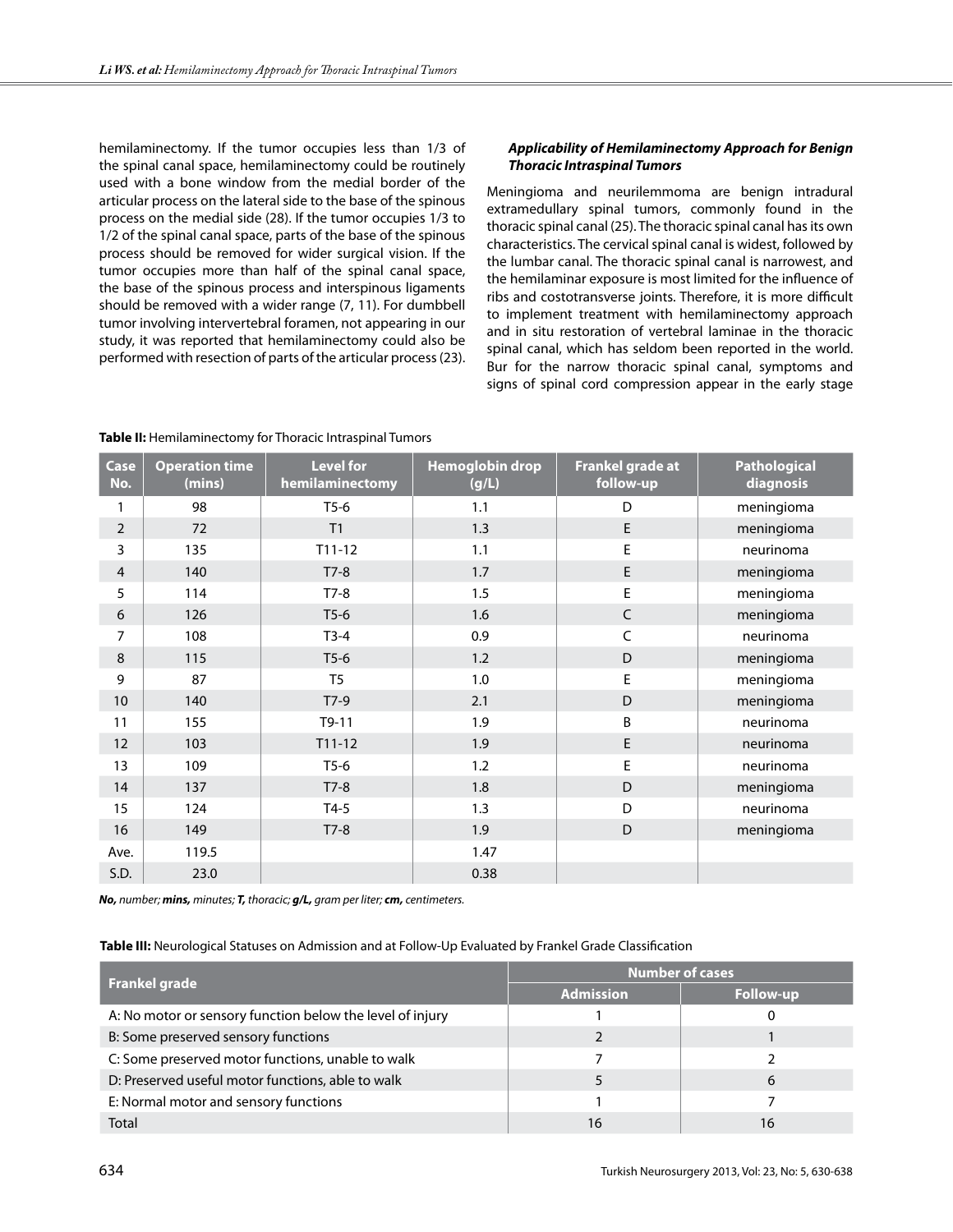of disease when the tumor is still very small. Thus the tumor can be totally removed by hemilaminectomy approach with spinal stability maximally preserved. Meanwhile, thoracic lesions seldom form dumbbell structures like cervical or lumbar spinal tumors, for shelter effects of costotransverse joint, narrow thoracic laminae interval space, and imbricate arrangement of parts of vertebral laminae. So we consider

that more patients with thoracic spinal tumors are suitable for hemilaminectomy approach, compared to those with cervical or lumbar spinal tumors. In our study, all of the 10 thoracic meningiomas and 6 thoracic neurilemmomas are intradural extramedullary spinal tumors with transverse diameter below or equal to 1.6 cm. All cases had total tumor resection with hemilaminectomy approach.



**Figure 4:** Preoperative MRI showed sagittal **(A)** and axial **(B)** views of the tumor, and postoperative MRI showed the neurilemmoma was removed with en bloc resection **(C, D)**.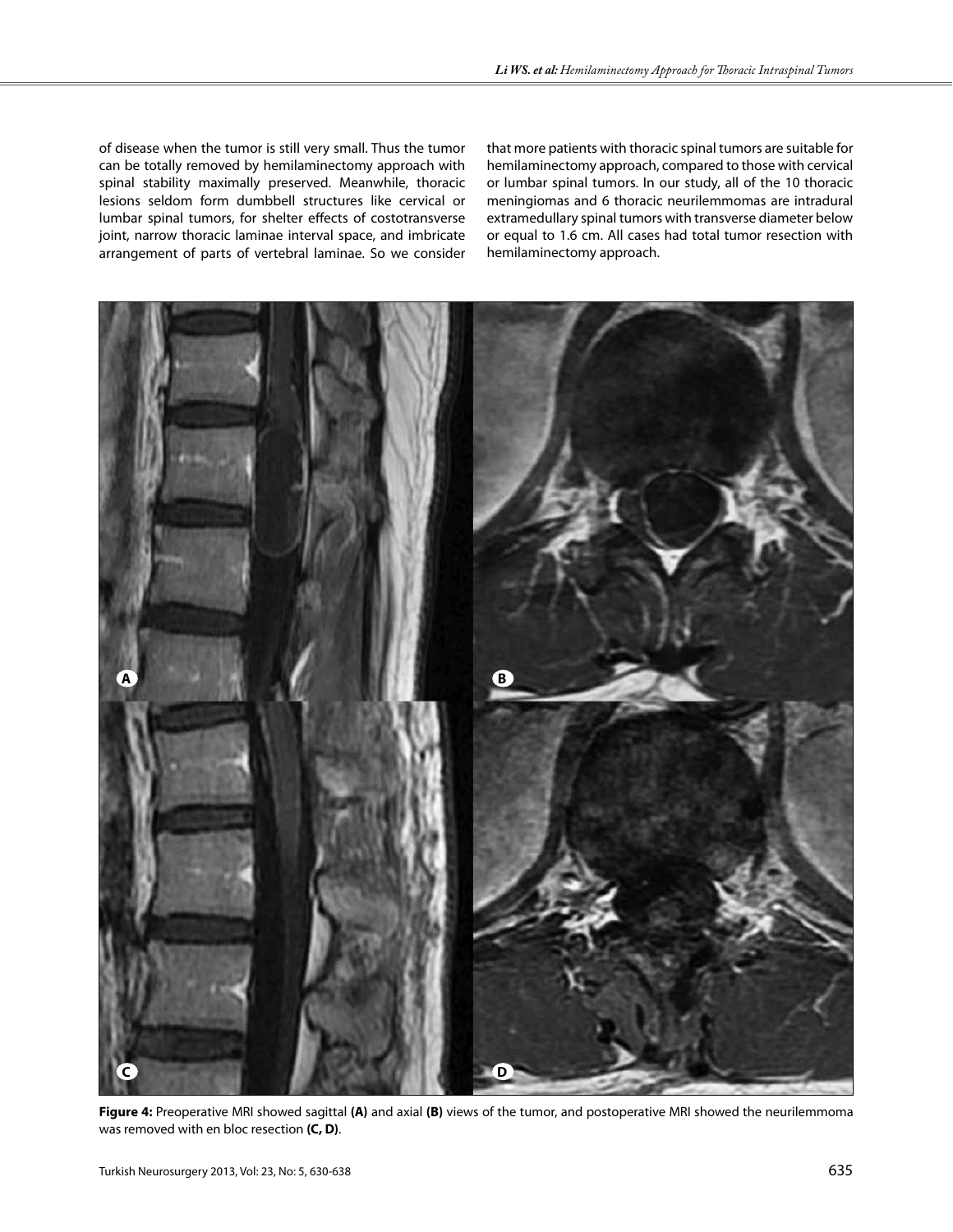

Figure 5: Postoperative three-dimensional CT reconstruction with a 320-row CT scanner revealed good fixation and gradual bone fusion of vertebral laminae without spinal deformity.

#### *Location Technique of Thoracic Intraspinal Tumors*

As mentioned above, thoracic intraspinal tumors are usually very small at diagnosis. To avoid damage to posterior column structures, preoperative precise location seems very important in hemilaminectomy with limited hemilaminar exposure. For dense arrangement of the thoracic spinous process and lack of an effective surface location marker, preoperative location is more difficult in the thoracic spine than in the cervical and lumbar spine. At present, surface location and intraoperative localization are often used in thoracic spinal surgery. In surface location, capsules or metals are pasted on the dorsal surface according to preoperative MRI or CT. A C-arm X-ray apparatus is used for intraoperative localization during surgery. But according to our own experience, both of the two location methods lack real-time, effective instruction and guidance during surgery. No matter which location method is used, there are deviations resulting from position difference and displacement of the skin and soft tissue during surgery. Given this background, we adopted a self-initiated method of interspinous ligament puncture location before surgery. The concrete operation method is shown in Figure 6. One patient had a thoracic lesion at the T5-T6 level. According to the position of the C7 spinous process, spinous process of T5-T6 was found and a metal marker was pasted on the skin. A lateral radiograph of the thoracic spine with atlas and axis was taken to confirm the position of the metal marker and the T5-T6 interspace of spinous processes. A 2-mL syringe was inserted through the T5-T6 interspace into T5-T6 interspinous ligament. Another lateral radiograph was taken to confirm the T5-T6 interspace (Figure 6). Then 0.2~0.4ml of methylene blue and lidocaine at a 1:1 ratio were injected and the syringe was taken out. A cross mark was made on the skin puncture point and the puncture location was completed. The interspinous

ligament with methylene blue staining could be seen during separation of soft tissues and paravertebral muscles. The spinous processes near the stained interspinous ligament were the target spinous processes. Finally, T5 and T6 vertebral laminae were found along the base of spinous processes. Compared with traditional location methods, the method of interspinous ligament puncture location is complicated and invasive. But this method has provided effective and accurate guidance to the surgeon, shortening the operating time and avoiding the damage to posterior column structures resulting from location deviations. It is worth to be applied extensively in clinical practice. There are a few points need to be emphasized: (1) Lidocaine is used to reduce the irritation caused by methylene blue and relieve pain; (2) Small dose injection (0.2~0.4ml) and injection into the dense interspinous ligament are adopted to avoid diffusion of excessive methylene blue in the soft tissue in case of loss of positioning and guidance functions; (3) For overweight patients, the syringe can be replaced by a spinal puncture needle for puncture and rejection with strict control of insertion depth; (4) As an invasive procedure, the patient or family members are given an adequate preoperative informed consent; (5) If the lateral radiograph after interspinous ligament puncture finds deviations from target interspace, the syringe need not to be taken out. As for our own experience, even if the injection site deviates from the target spinous process for two segments, the stained interspinous ligament can be seen through the skin incision of normal length (Figure 3B). With intraoperative adjustment, the target vertebral lamina can be easily found out. We have used this location method till now and the guidance accuracy for the target vertebral lamina is up to 100%.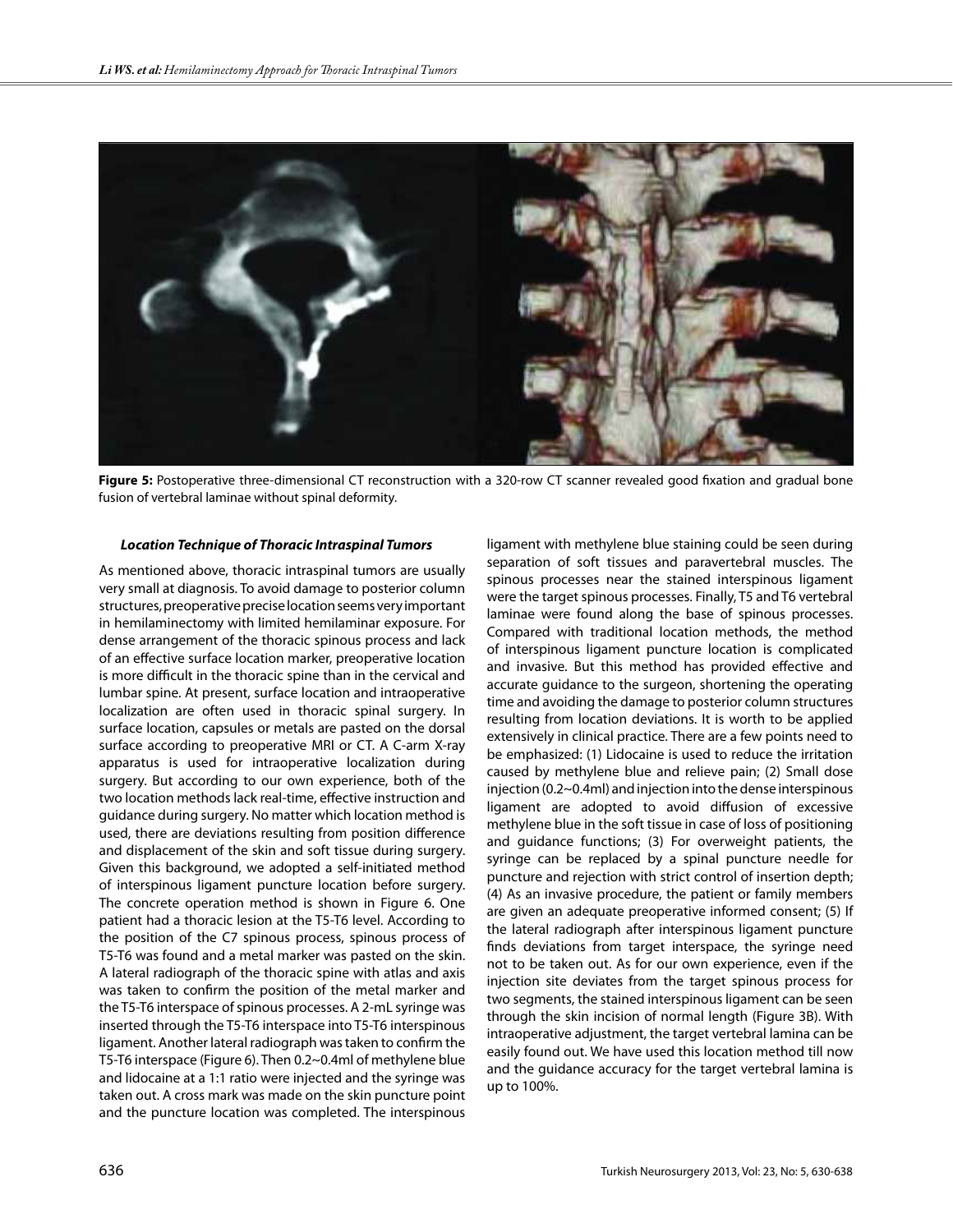

**Figure 6:** Preoperative lateral radiograph of the thoracic spine showed a syringe needle was inserted into the interspinous ligament.



**Figure 7:** Transverse fixation with titanium miniplates was chosen, if more bone substance was removed from the upper and lower edge of the bone window during operation.

#### *Necessity of in Situ Restoration of Vertebral Laminae*

It has been widely recognized that hemilaminectomy approach dose little damage to posterior column structures and articular processes and has no significant effect on spinal integrity and stability. Meanwhile, with small fenestration and muscle protection, vertebral lamina fenestration does not significantly increase the probability of spinal injury. We consider it is still necessary to have in situ restoration of vertebral laminae after hemilaminectomy. Reasons are as follows: 1) Degreif et al. (9) reported that laminotomy, hemilaminectomy and laminectomy caused rotational stability loss of 6%, 20% and 27%, respectively. So, the spinal stability is closely related to the range of vertebral lamina removal; 2) In situ restoration of vertebral laminae after hemilaminectomy maximally preserves the spinal integrity; 3) In situ restoration minimizes the bone defect and injury, facilitating the bone healing of vertebral laminae (17); 4) It maximally preserves the integrity of vertebral laminae, reducing the incidence of cerebrospinal fluid leakage and subcutaneous hydrops; 5) The procedure can be easily completed without prolonged operation time or increased operation difficulty. In view of the above, all the 16 patients in our study successfully underwent in situ restoration of vertebral laminae after hemilaminectomy, without postoperative cerebrospinal fluid leakage or subcutaneous hydrops.

## *Fixation Method of in Situ Restoration of Vertebral Laminae*

In our study, the excised vertebral laminae were fixed in situ with titanium miniplates and nails instead of silk threads, in consideration of the high firmness and operation convenience of titanium miniplates. Although titanium miniplates may influence imaging observation, CT images are seldom affected and MRI sequence optimization can minimize the influence (19, 24). The titanium nail was tried to be placed in the thick bone in case the tip penetrates through the vertebral lamina and damage the endorachis. It will be more convenient and reasonable to have transverse fixation with titanium miniplates, if more bone substance is removed from the upper and lower edge of the bone window (Figure 7). The excised vertebral lamina can rotate around its long axis or rotate 90 degrees horizontally for maximum restoration of the integrity of the vertebral arch. For children or teenagers, it will be more necessary to have in situ restoration of vertebral laminae than adults (29). But considering the growth and development of children, titanium miniplates are no longer suitable for fixation. Then, absorbable materials or sutures can be used for in situ restoration of vertebral laminae, preserving the spinal stability without influence on growth and development or postoperative imaging observation (12).

#### **Conclusions**

The thoracic intraspinal tumors have clinical features of early onset, small size and rare dumbbell types, which makes it suitable for hemilaminectomy. Hemilaminectomy approach is of rapid recovery and good postoperative preservation of